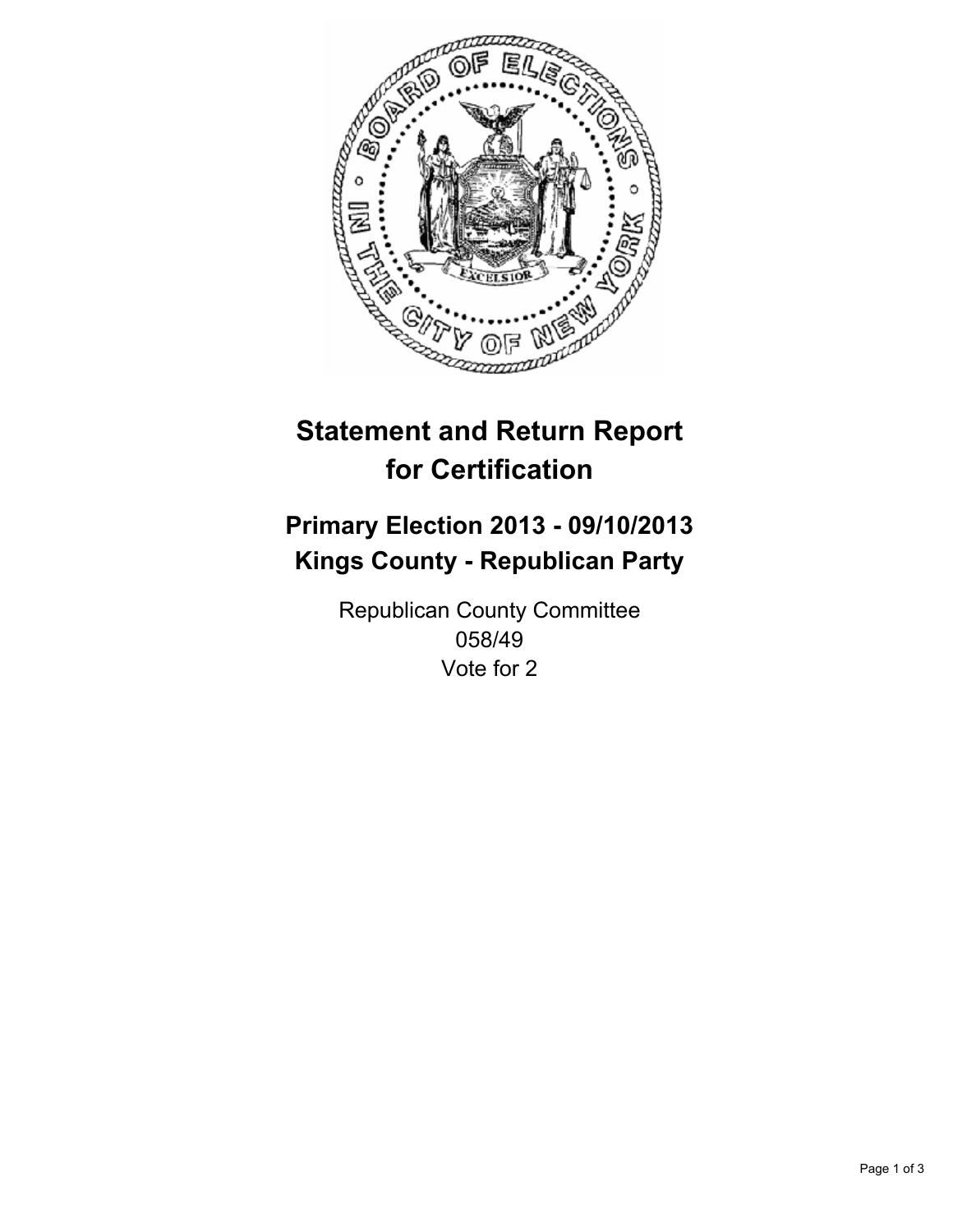

## **Assembly District 49**

| <b>EMERGENCY</b>            | 0        |
|-----------------------------|----------|
| ABSENTEE/MILITARY           | 0        |
| <b>FEDERAL</b>              | 0        |
| <b>SPECIAL PRESIDENTIAL</b> | 0        |
| <b>AFFIDAVIT</b>            | $\Omega$ |
| <b>SHARON I. GOLDSTEIN</b>  | 9        |
| LAURENCE GOLDSTEIN          | 4        |
| ANGELO R. PICCA             |          |
| DOMENICK GHELLER JR.        | 5        |
| <b>Total Votes</b>          | 25       |